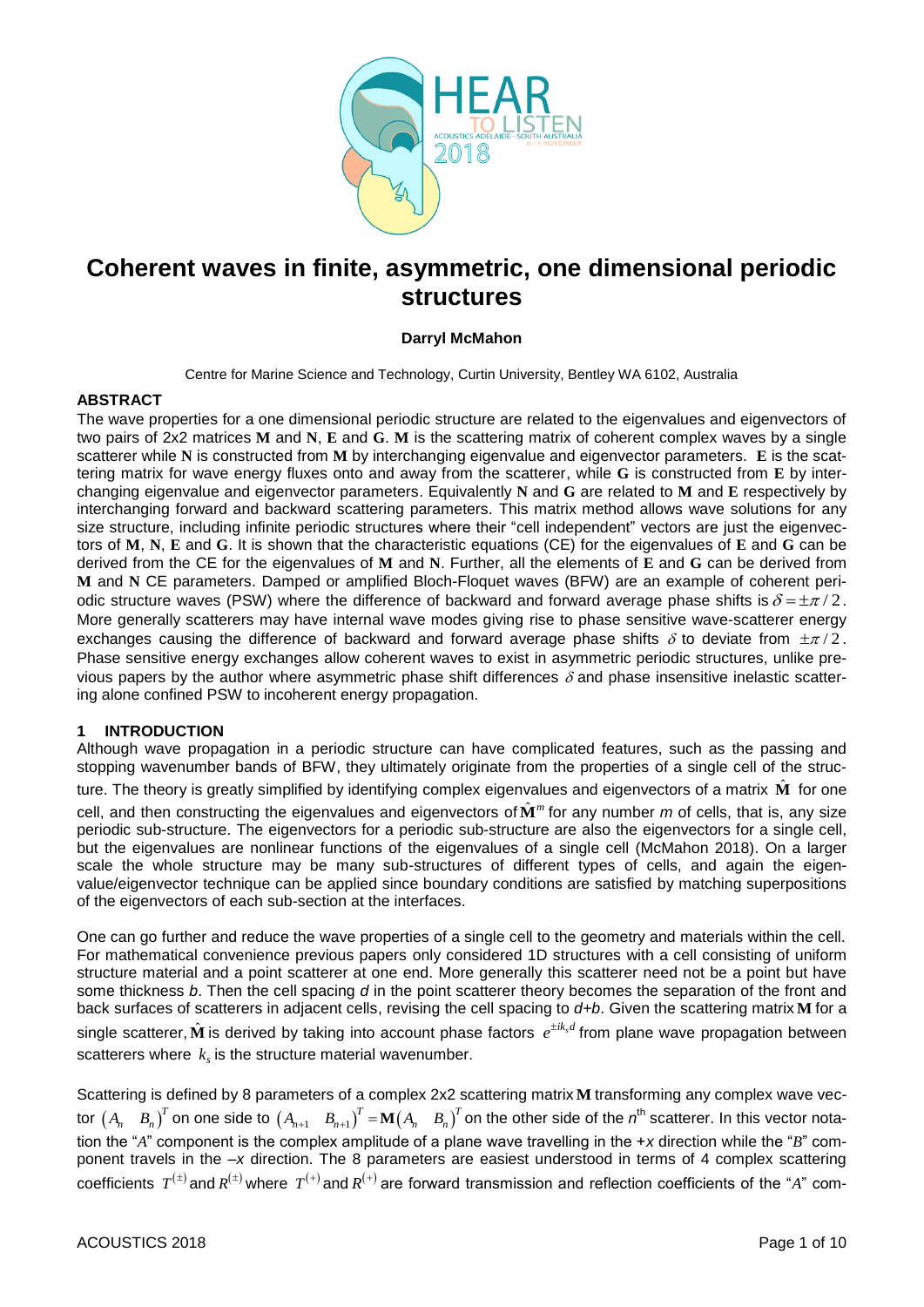

ponent, and  $T^{(-)}$  and  $R^{(-)}$  apply to the "*B*" component. From **M** written in terms of  $T^{(\pm)}$  and  $R^{(\pm)}$  another scattering matrix **N** can be defined by simply interchanging forward and backward scattering coefficients. Indeed, two periodic structures can be envisaged where their PSW properties are related by  $T^{(\pm)}$   $\rightleftarrows R^{(\pm)}$  symmetry (McMahon 2016, 2017a). These two structures were denoted "mirror" structures however it is inappropriate to name **N** the "mirror" of **M** since mirror matrices are already defined in mathematics differently.

Eight independent parameters in $\bf{M}$  and  $\bf{N}$  gives the widest possible mathematical scope for 1D scatterer properties. Structures that are compound linear and/or nonlinear materials or metamaterials (Haberman and Norris 2016 ) can give rise to nonreciprocal wave propagation (Fleury et al 2015). Deriving the properties of compound scatterers themselves can also exploit matrix methods, even for nonlinear materials for which eigenvalue/eigenvector techniques and software are available (Betcke et al, 2011).

An important consideration for wave propagation is the relation between complex waves and the wave energy flux. Both complex waves and wave energy fluxes can be treated by the abovementioned eigenvalue/eigenvector techniques. From the eigenvalues and eigenvectors of M and N , two  $T^{(\pm)}$   $\rightleftarrows R^{(\pm)}$  symmetry related 2x2 matrices **E** and G for energy flux scattering can be derived. Some types of energy flux problems can then be solved using the eigenvalues and eigenvectors of **E** and **G** . Except when wave-scatterer energy exchanges are phase insensitive, such as for BFW, the same **E** and **G** do not apply for any superposition of the eigenvectors of **M** and **N** . Whereas the linearity of **M** and **N** means they transform any wave vector superposition of eigenvectors, the nonlinearity of energy fluxes means superpositions of **M** or **N** eigenvectors do not give a linear superpositions of the corresponding eigenvectors of  $\bf E$  or  $\bf G$  . To derive the correct 2x2 matrices  $\bf E$  or  $\bf G$  for a superposition of M or N eigenvectors, the superposition is redefined to be an eigenvector for transformed matrices  $\bar{\bf M}$  and  $\bar{\bf N}$  from which  $\bar{\bf E}$  and  $\bar{\bf G}$  are then derived. Similarly, whereas  $\hat{\bf M}^m$  and  $\hat{\bf N}^m$  give complex wave scattering for *m* cells of a periodic sub-structure, $\hat{\bf E}^m$  and  $\hat{\bf G}^m$  are not the correct energy flux scattering matrices but rather  $\hat{\mathbf{E}}^{(m)}$  and  $\hat{\mathbf{G}}^{(m)}$  must be constructed from  $\hat{\mathbf{M}}^{m}$  and  $\hat{\mathbf{N}}^{m}$  .

Section 2 summarises the properties of M and N, and relationships between their eigenvalues and eigenvectors. To help interpret the physical meanings of the eight parameters of  $T^{(\pm)}$  and  $R^{(\pm)}$  , scatterer asymmetry is split into incoherent damping/amplification parts and coherent (phase sensitive) parts. The transformation of **M** and **N** for isolated scatterers to  $\hat{\bf M}$  and  $\hat{\bf N}$  for scatterers embedded in a periodic structure are derived. Section 3 derives E and G corresponding to M and N using a property that any 2x2 matrix defines another matrix from which all their elements can be rewritten in terms of their CE parameters. Section 4 derives expressions for wavescatterer energy exchanges in terms of E and G elements. Energy exchanges generally involve interfering incoherent and coherent (phase sensitive) damping/amplification parts. Previous papers only considered incoherent damping energy exchanges which, except for BFW, restrict PSW to incoherent energy waves (IEW) and non-BFW (McMahon 2017a, 2017b). Extending past work to allow possible amplification of waves by scatterers, as exemplified for instance by the thermoacoustic effect (Swift 1988), Sect. 4 derives a formula for phase sensitive wave-scatterer energy exchange. Depending on scattering phase shifts, waves can be either damped or amplified by the latter.

# **2 Eigenvalues and eigenvectors for M and N**

A useful concept for wave propagation in a 1D periodic structure is the symmetry between forward and backward scattering (McMahon 2016, 2017a, 2017b). This can be understood mathematically from the general fact that any 2x2 scattering matrix **M** defines a related scattering matrix N for which the roles of forward and backward scattering are interchanged. Denoting the two eigenvectors of **M** , selecting an arbitrary scale factor, as  $(\pm)$  $\left(1-\rho^{(\pm)}\right)$  $\int_{0}^{T}$ with eigenvalues $\gamma^{(\pm)}$ for forward scattering, ${\bf N}$ has eigenvectors $\begin{pmatrix} 1 & \gamma^{(\pm)} \end{pmatrix}^T$  $\rho$  $_{\pm}$  $y^{(\pm)}$  with eigenvalues  $p^{(\pm)}$  for backward reflection. Hence M and N are related by interchanged eigenvalues and eigenvector components.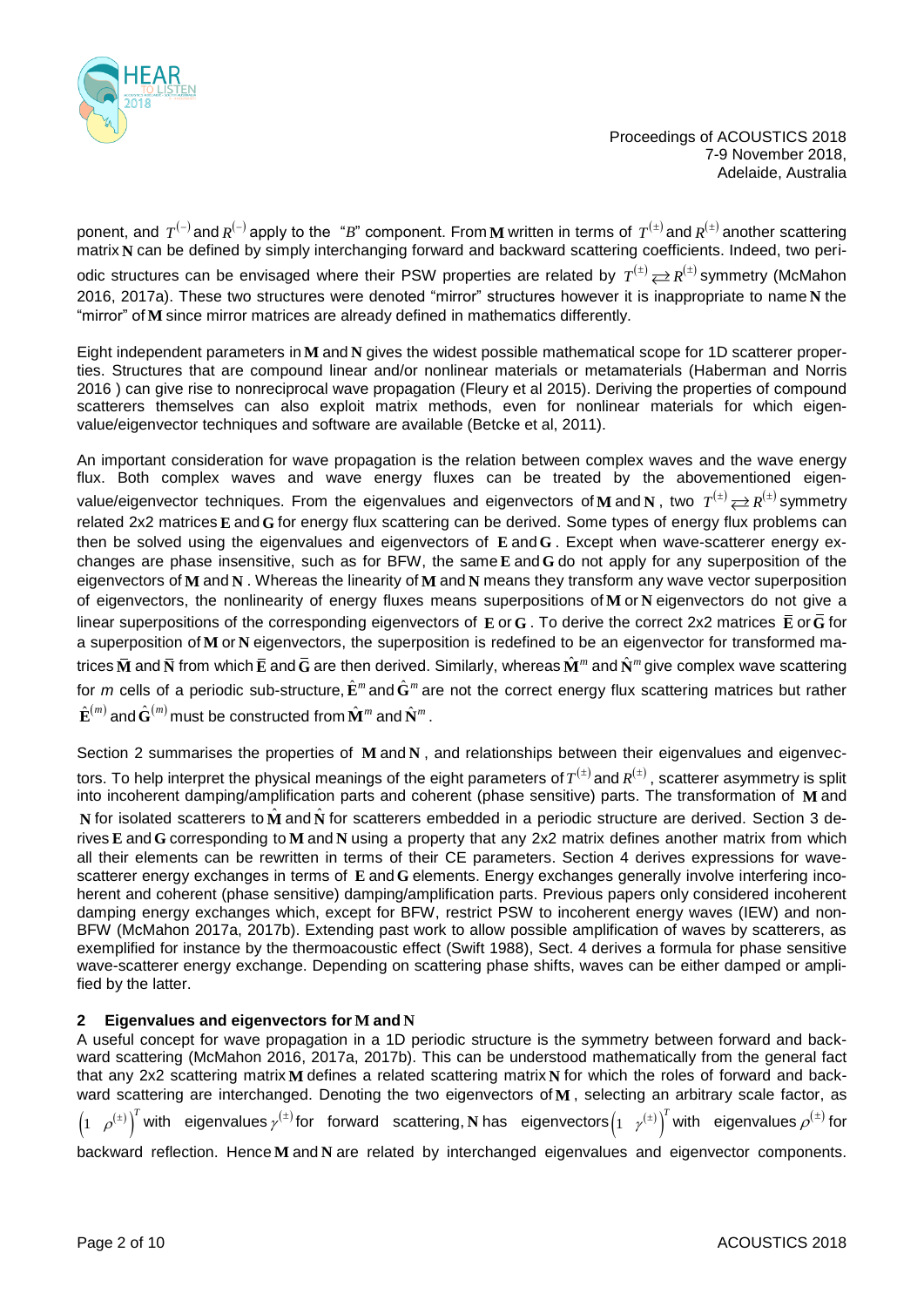

The matrix elements of **N** are then easily constructed from **M** . As shown in Sect. 3, 2x2 energy flux matrices  $\mathbf{E}$ and **G** can be derived where their 4 eigenvalues are the "persistence"  $\zeta^{(\pm)}= \left|\gamma^{(\pm)}\right|^2$  and reflectivity  $\mu^{(\pm)}=\left|\rho^{(\pm)}\right|^2$  $\mu^{(\pm)} = |\rho^{(\pm)}|^{2}$ . The eigenvalue/eigenvector relations for **M** are

$$
\begin{pmatrix}\nM_{AA} & M_{AB} \\
M_{BA} & M_{BB}\n\end{pmatrix}\n\begin{pmatrix}\n1 \\
\rho^{(\pm)}\n\end{pmatrix} = \gamma^{(\pm)}\n\begin{pmatrix}\n1 \\
\rho^{(\pm)}\n\end{pmatrix}
$$
\n(1a)

with CE and solutions

$$
\gamma^2 - 2\Gamma\gamma + \det(\mathbf{M}) = 0, \ \Gamma = \frac{1}{2} (M_{AA} + M_{BB})
$$
  

$$
\gamma^{(\pm)} = \Gamma - (\pm) \sqrt{\Gamma^2 - \det(\mathbf{M})}, \ \gamma^{(+)} \gamma^{(-)} = \det(\mathbf{M})
$$
 (1b)

For N any vector is written as $(X_n-Y_n)^T$  that is transformed by  $(X_{n+1}-Y_{n+1})^T=\mathbf{N}(X_n-Y_n)^T$ . Then the eigenvalue/eigenvector relations for **N** are

$$
\begin{pmatrix} N_{XX} & N_{XY} \ N_{XX} & N_{YY} \end{pmatrix} \begin{pmatrix} 1 \\ \gamma^{(\pm)} \end{pmatrix} = \rho^{(\pm)} \begin{pmatrix} 1 \\ \gamma^{(\pm)} \end{pmatrix}
$$
 (2a)

with CE and solutions

$$
\rho^2 - 2\Omega \rho + \det(\mathbf{N}) = 0, \ \Omega = \frac{1}{2} (N_{XX} + N_{YY})
$$
  

$$
\rho^{(\pm)} = \Omega - (\pm) \sqrt{\Omega^2 - \det(\mathbf{N})}, \ \rho^{(+)} \rho^{(-)} = \det(\mathbf{N})
$$
 (2b)

The elements of  $N$  in terms of  $M$  are

$$
\begin{pmatrix} N_{XX} & N_{XY} \ N_{YX} & N_{YY} \end{pmatrix} = \frac{1}{M_{AB}} \begin{pmatrix} -M_{AA} & 1 \ -\det(\mathbf{M}) & M_{BB} \end{pmatrix}
$$
 (3)

Vector components  $X$  and  $Y$  are related to  $A$  and  $B$  only by ratios such as for eigenvectors at the  $n^{\text{th}}$  scatterer

$$
A_{n+1} / A_n = Y_n / X_n = \gamma
$$
  

$$
X_{n+1} / X_n = B_n / A_n = \rho
$$
 (4)

#### **2.1 Forward and backward scattering, damping/amplification and phase shift parameters**

The elements of **M** and **N** are related to  $T^{(\pm)}$  and  $R^{(\pm)}$  similar to the scattering equations of McMahon 2017a, 2018 except the latter include the phase factors from plane waves between scatterers. Then

$$
\mathbf{M} = \frac{1}{T^{(-)}} \begin{pmatrix} T^{(-)}T^{(+)} - R^{(-)}R^{(+)} & R^{(-)} \\ -R^{(+)} & 1 \end{pmatrix}, \ \det(\mathbf{M}) = \frac{T^{(+)}}{T^{(-)}}
$$
(5a)

$$
\mathbf{N} = \frac{1}{R^{(-)}} \begin{pmatrix} R^{(-)}R^{(+)} - T^{(-)}T^{(+)} & T^{(-)} \\ -T^{(+)} & 1 \end{pmatrix}, \ \det(\mathbf{N}) = \frac{R^{(+)}}{R^{(-)}}
$$
(5b)

ACOUSTICS 2018 **Page 3 of 10**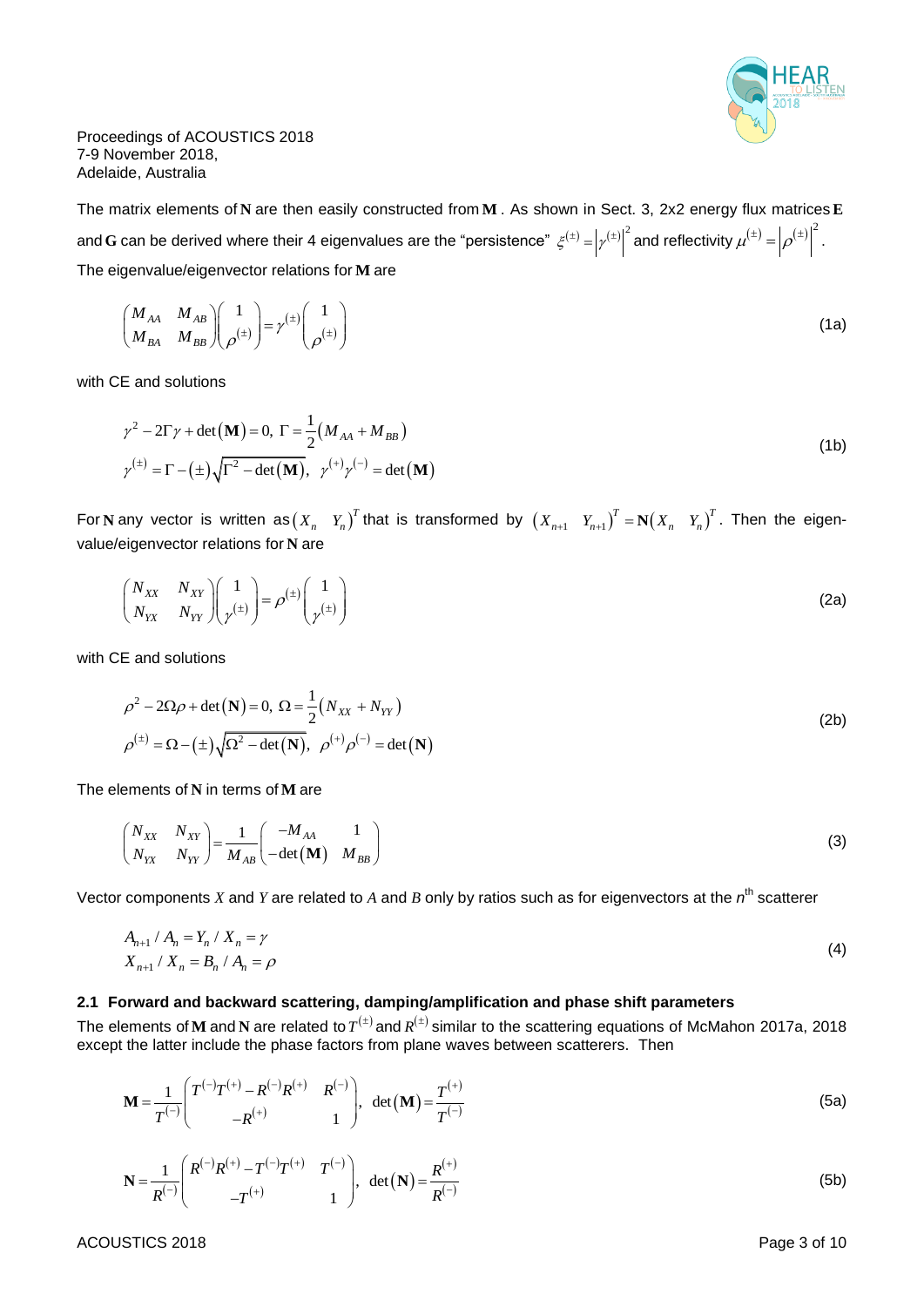

and **N** can then be reduced further to facilitate interpretation in terms of physical processes from the following definitions

$$
T^{(\pm)} = e^{i\phi^{(\pm)}} \sigma^{(\pm)} \left| T_0^{(\pm)} \right|, \quad R^{(\pm)} = e^{i\chi^{(\pm)}} \sigma^{(\pm)} \left| R_0^{(\pm)} \right|, \quad \left| T_0^{(\pm)} \right|^2 + \left| R_0^{(\pm)} \right|^2 = 1,
$$
  
\n
$$
\bar{\chi} = \frac{1}{2} \left( \chi^{(+)} + \chi^{(-)} \right), \quad \bar{\phi} = \frac{1}{2} \left( \phi^{(+)} + \phi^{(-)} \right), \quad \delta = \bar{\chi} - \bar{\phi}
$$
\n(6)

making up the 8 independent parameters  $\left|T_0^{(\pm)}\right|$ ,  $\sigma^{(\pm)},\phi^{(\pm)},\chi^{(\pm)}$ . Here  $\sigma^{(\pm)}$ define incoherent wave-scatterer energy exchanges  $0\!\le\!\sigma^{(\pm)}\!<\!1$ for damping,  $\sigma^{(\pm)}\!>\!1$ for amplification.  $\phi^{(\pm)}$ are forward scattering phase shifts, and  $\chi^{(\pm)}$  are backward scattering phase shifts. Four types of scattering asymmetry can be defined: 1. direction dependent incoherent energy exchanges  $\sigma^{(+)}\neq\sigma^{(-)}$ , 2. asymmetric forward scattering phase shifts  $\phi^{(+)}\neq\phi^{(-)}$ , 3. asymmetric backward scattering phase shifts  $\chi^{(+)}\neq\chi^{(-)}$  and 4. asymmetric scattering amplitudes  $\left|T_0^{(+)}\right|\neq\left|T_0^{(-)}\right|$  . Asymmetric phase shifts are not unusual, for instance at the boundary of two refractive media  $\chi^{(+)}$  and  $\chi^{(-)}$  differ by  $\pm \pi$  .

#### **2.2 Transformation of isolated scatterer matrices to scatterers embedded in a periodic structure**

M and X can floor the reduced further to facilitate interpretation in terms of physical processes from the following<br>
distribution:<br>  $\tau^{(n)} = \frac{\lambda^{(n)} + \lambda^{(n)}}{2} \left[ e^{i\frac{1}{2} + \lambda^{(n)}} + e^{i\frac{1}{2} + \lambda^{(n)}} e^{i\frac{1}{2} + \lambda^{(n)}} \right]$ , The vector $(A_n$   $B_n)^T$  is defined at the front surface of the  $n^{\text{th}}$  scatterer, and $(A_{n+1}$   $B_{n+1})^T$  is the vector at the back surface of the  $n^{\text{th}}$  scatterer where $\begin{pmatrix}A_{n+1}&B_{n+1}\end{pmatrix}^T$  =  $\mathbf{M}\begin{pmatrix}A_n&B_n\end{pmatrix}^T$ . For a scatterer embedded in a cell, the cell vectors are M vectors modified by phase factors arising from structure plane waves between the front and back surfaces. Whereas the "A" component of a vector $\begin{pmatrix}A_n&B_n\end{pmatrix}^T$  is defined at the front surface of the  $n^{\rm th}$  scatterer, for the  $n^{\text{th}}$  cell the "A" component  $\hat{A}_n$  is defined at the start of the cell at the back of the previous scatterer, a distance *d* before the  $n^{\text{th}}$  scatterer and so satisfies  $e^{ik_s d}$   $\hat{A}_n = A_n$  . Define the  $n^{\text{th}}$  cell "*B*" component  $\hat{B}_n$  at the scatterer front surface so $\hat{B}_n = B_n$ .Then the scatterer vector $\begin{pmatrix} A_n & B_n \end{pmatrix}^T$  is related to the cell vector $\begin{pmatrix} \hat{A}_n & \hat{B}_n \end{pmatrix}^T$  by  $(A_n-B_n)^T={\bf C}\Big(\hat A_n-\hat B_n\Big)^T$  where C is a 2x2 diagonal matrix of phase factors. On the  $n^{\rm th}$  scatterer back surface the "A" component  $A_{n+1}$  is also the "A" component of the  $n+1$ <sup>th</sup>cell hence  $\hat{A}_{n+1} = A_{n+1}$ . The "B" component  $B_{n+1}$  is the plane structure wave propagated back from the  $n+1$ <sup>th</sup> scatterer so that  $e^{ik_s d}\hat{B}_{n+1} = B_{n+1}$ . Then  $\begin{pmatrix} A_{n+1} & B_{n+1} \end{pmatrix}^T = \mathbf{D} \begin{pmatrix} \hat{A}_{n+1} & \hat{B}_{n+1} \end{pmatrix}^T$  where  $\mathbf{D}$  is a 2x2 diagonal matrix of phase factors. The scattering equation for cell vectors $\begin{pmatrix} \hat{A}_{n+1} & \hat{B}_{n+1} \end{pmatrix}^T=\hat{\bf M}\begin{pmatrix} \hat{A}_n & \hat{B}_n \end{pmatrix}^T$  is derived from the above equation for isolated scatterer vectors and determines that  $\hat{\mathbf{M}} = \mathbf{D}^{-1}\mathbf{M}\mathbf{C}$  . Equations (5a,b) extended to cell vectors are transformed to

$$
\hat{\mathbf{M}} = \frac{1}{\hat{T}^{(-)}} \begin{pmatrix} \hat{T}^{(-)} \hat{T}^{(+)} - \hat{R}^{(-)} \hat{R}^{(+)} & \hat{R}^{(-)} \\ - \hat{R}^{(+)} & 1 \end{pmatrix}, \ \det(\hat{\mathbf{M}}) = \frac{\hat{T}^{(+)}}{\hat{T}^{(-)}}
$$
(7a)

$$
\hat{\mathbf{N}} = \frac{1}{\hat{R}^{(-)}} \begin{pmatrix} \hat{R}^{(-)} \hat{R}^{(+)} - \hat{T}^{(-)} \hat{T}^{(+)} & \hat{T}^{(-)} \\ -\hat{T}^{(+)} & 1 \end{pmatrix}, \ \det(\hat{\mathbf{N}}) = \frac{\hat{R}^{(+)}}{\hat{R}^{(-)}} \tag{7b}
$$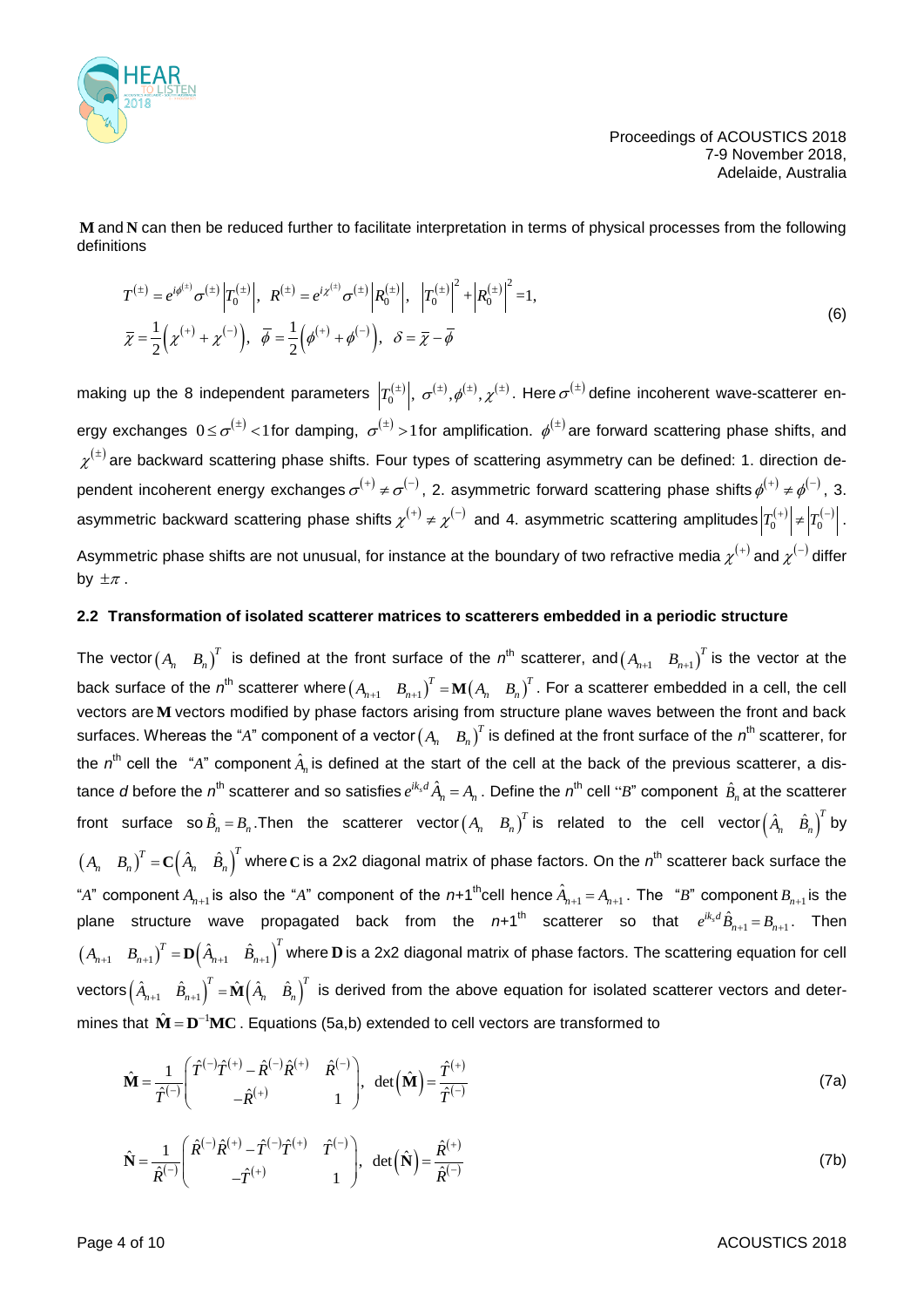

where  $\hat{T}^{(\pm)}=e^{ik_sd}T^{(\pm)},~~\hat{R}^{(\pm)}=e^{ik_sd}R^{(\pm)}$  . A consequence of the phase factors  $e^{ik_sd}$  is that eigenvectors of  $\hat{\bf M}$  and  $\hat{\bf N}$  are superpositions of the eigenvectors of **M** and **N** .

#### **3 Energy flux scattering matrices E and G for eigenvectors**

2x2 matrices $\bf E$  and  $\bf G$  for energy flux scattering have eigenvectors $\begin{pmatrix} 1 & \mu^{(\pm)} \end{pmatrix}^T$  $\left(\mu^{(\pm)}\right)^T$  and  $\left(1-\xi^{(\pm)}\right)^T$  respectively, with corresponding eigenvalues  $\xi^{(\pm)}$  and  $\mu^{(\pm)}$  . Then analogous to Eqs. (1a,b) and (2a,b),

$$
\begin{pmatrix} E_{AA} & E_{AB} \\ E_{BA} & E_{BB} \end{pmatrix} \begin{pmatrix} 1 \\ \mu^{(\pm)} \end{pmatrix} = \xi^{(\pm)} \begin{pmatrix} 1 \\ \mu^{(\pm)} \end{pmatrix} \tag{8a}
$$

$$
\xi^2 - 2\Delta \xi + \det(\mathbf{E}) = 0, \ \Delta = \frac{1}{2} (E_{AA} + E_{BB}), \ \det(\mathbf{E}) = E_{AA} E_{BB} - E_{AB} E_{BA}
$$
 (8b)

$$
\begin{pmatrix} G_{XX} & G_{XY} \\ G_{YX} & G_{YY} \end{pmatrix} \begin{pmatrix} 1 \\ \xi^{(\pm)} \end{pmatrix} = \mu^{(\pm)} \begin{pmatrix} 1 \\ \xi^{(\pm)} \end{pmatrix}
$$
\n(9a)

$$
\mu^2 - 2\Phi\mu + \det(\mathbf{G}) = 0, \ \Phi = \frac{1}{2}(G_{XX} + G_{YY}), \ \det(\mathbf{G}) = G_{XX}G_{YY} - G_{XY}G_{YX}
$$
(9b)

Using  $\xi^{(\pm)} = |\gamma^{(\pm)}|^2$  and  $\mu^{(\pm)} = |\rho^{(\pm)}|^2$ , the CEs Eqs.(1b) and (2b) for **M** and **N** lead to the CEs Eqs.(8b) and (9b) for **E** and **G** where

G where  
\n
$$
\Delta = |\Gamma|^2 + \sqrt{(\Gamma^2 - \det(\mathbf{M}))(\Gamma^{*2} - \det(\mathbf{M}^*))}, \quad \det(\mathbf{E}) = |\det(\mathbf{M})|^2
$$
\n(10a)

$$
\Delta = |I| + \sqrt{(I - \det(M))}(I - \det(M)))
$$
\n
$$
\Phi = |\Omega|^2 + \sqrt{(\Omega^2 - \det(N))} (\Omega^2 - \det(N^*))
$$
\n
$$
\det(G) = |\det(N)|^2
$$
\n(10b)

Hence  ${\bf M}$  and  ${\bf N}$  determine the 4 CE parameters $\Delta$  ,  $\Phi$  ,  $\det({\bf E})$  and  $\det({\bf G})$  for  ${\bf E}$  and  ${\bf G}$  . Noting that  ${\bf G}$  can be rewritten in terms of **E** matrix elements as

$$
\mathbf{G} = \frac{1}{E_{AB}} \begin{pmatrix} -E_{AA} & 1 \\ -\det(\mathbf{E}) & E_{BB} \end{pmatrix}
$$
 (11)

then from Eqs.(8b), (9b) and (11) the matrix elements of **E** and **G** are given by  
\n
$$
E_{AA} = \Delta - (\pm) \Phi \Theta, \ E_{AB} = (\pm) \Theta, \ E_{BA} = -(\pm) \det(\mathbf{G}) \Theta, \ E_{BB} = \Delta + (\pm) \Phi \Theta
$$
\n(12a)

$$
E_{AA} = \Delta - (\pm)\Phi\Theta, \quad E_{AB} = (\pm)\Theta, \quad E_{BA} = -(\pm)\det(\mathbf{G})\Theta, \quad E_{BB} = \Delta + (\pm)\Phi\Theta
$$
\n
$$
G_{XX} = \Phi - (\pm)\frac{\Delta}{\Theta}, \quad G_{XY} = (\pm)\frac{1}{\Theta}, \quad G_{YY} = -(\pm)\frac{\det(\mathbf{E})}{\Theta}, \quad G_{YY} = \Phi + (\pm)\frac{\Delta}{\Theta}
$$
\n
$$
(12b)
$$

where  $\Theta = \sqrt{\det(\mathbf{E}) - \Delta^2}/\sqrt{\det(\mathbf{G}) - \Phi^2}$  . Because there are no constraints on **M** and **N** , **E** and **G** using Eqs.(10a,b) are also completely general including all phase sensitive scattering effects. The sign ambiguities are resolved by requiring self-consistency depending on wave damping or amplification.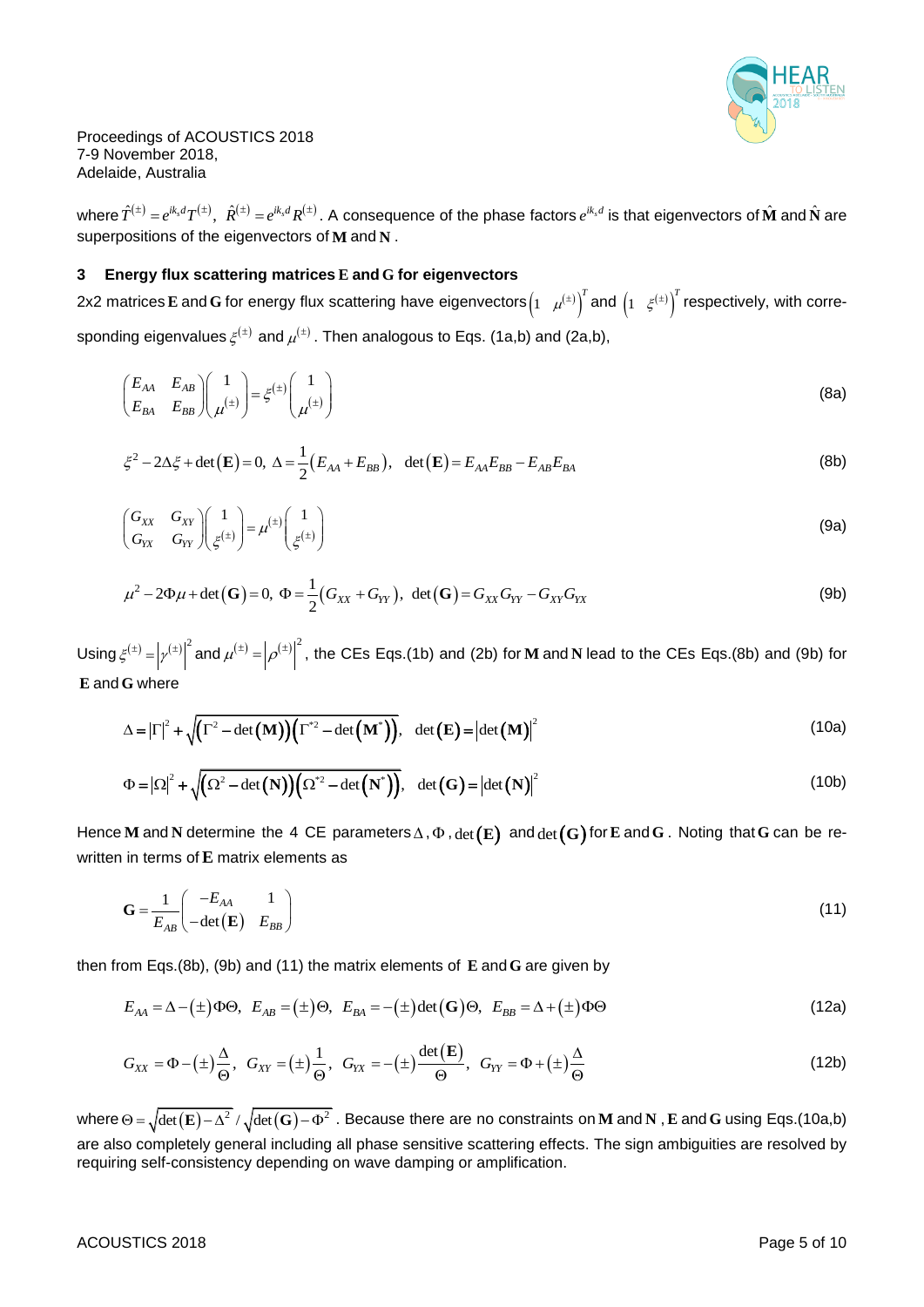

# **3.1 General expression for flux matrix E in terms of energy absorption or amplification**

Conservation of energy (CoE) constrains the elements of **E** and **G** . Unlike previous papers, CoE here does not only consider incoherent energy damping  $0\!\le\!\sigma^{(\pm)}\!<\!1.$  Different to BFW where  $\delta\!=\!\pm\pi/2$  , CoE constrains PSW with asymmetric phase shift  $\delta \neq \pm \pi/2$  to incoherent IEW and non-BFW (McMahon 2017a, 2017b). Coherent PSW with  $\delta$   $\neq$   $\pm \pi$  / 2 require phase sensitive wave-scatterer energy exchanges, such as interaction of PSW with waves internal to the scatterer material. This can be taken into account by defining  $\,\check{\sigma}^{(\pm)}$  similar to  $\,\sigma^{(\pm)}$  except for including phase sensitive energy exchanges.

Consider the net energy flux each side of a scatterer for an eigenvector $\begin{pmatrix} 1 & \mu^{(\pm)} \end{pmatrix}^T$  $\mu^{(\pm)}$ ] of **E** . The net flux is the difference of "*A*" and "*B*" terms which is  $1-\mu^{(\pm)}$  on one side, and from the RHS of Eq. (8a), the net flux is  $\xi^{(\pm)}-\xi^{(\pm)}\mu^{(\pm)}$ on the other side. Hence the flux exchanged by the scatterer is their difference  $\left(1-\xi^{(\pm)}\right)\!\!\left(1-\mu^{(\pm)}\right)$ . This exchanged flux consists of two parts, the exchanged flux  $1-\breve{\sigma}^{(+)2}$  from the "A" flux incident onto the scatterer, and exchanged flux  $\left(1-\breve{\sigma}^{(-)2}\right)\xi^{(\pm)}\mu^{(\pm)}$  from the "*B*" flux incident onto the scatterer. The interrelation of eigenvalues and energy exchange terms can be derived from CoE  $\left(1-\xi^{(\pm)}\right)\left(1-\mu^{(\pm)}\right)=1-\bar{\sigma}^{(+)2}+\left(1-\bar{\sigma}^{(-)2}\right)\xi^{(\pm)}\mu^{(\pm)}$  and hence

$$
\mu^{(\pm)} = \frac{\overline{\sigma}^{(+)2} - \xi^{(\pm)}}{1 - \overline{\sigma}^{(-)2} \xi^{(\pm)}}, \quad \xi^{(\pm)} = \frac{\overline{\sigma}^{(+)2} - \mu^{(\pm)}}{1 - \overline{\sigma}^{(-)2} \mu^{(\pm)}} \tag{13}
$$

Equation (13) generalizes a previous result limited to incoherent energy damping (McMahon 2017a, 2017b). The 2 off-diagonal matrix elements of E satisfying Eq.(13) can be derived and rewritten in terms of  $\breve{\sigma}^{(\pm)}$  where E becomes

$$
\mathbf{E} = \begin{pmatrix} E_{AA} & -\left(1 - \bar{\sigma}^{(-)}{}^{2}E_{BB}\right) \\ \frac{1}{\bar{\sigma}^{(-)}{}^{2}}\left(E_{AA} - \bar{\sigma}^{(+)}{}^{2}\right) & E_{BB} \end{pmatrix}
$$
(14)

The same method leads to  $\hat{\mathbf{E}}$  and  $\hat{\mathbf{G}}$  for scatterers embedded in a periodic structure.

#### **4 Phase insensitive and phase sensitive inelastic wave scattering**

# **4.1 Incoherent and coherent scatterer energy absorption or amplification for arbitrary wave vectors**

To demonstrate that wave-scatterer energy exchanges, from the general scattering matrix **M** , divide into incoherent and coherent parts, consider vectors  $(A_n-B_n)^T$  and  $(A_{n+1}-B_{n+1})^T$  on opposite sides of the  $n^{\text{th}}$  scatterer. The waves incident onto the scatterer are  $A_n$  and  $B_{n+1}$  and the scattered waves are  $A_{n+1}$  and  $B_n$ . The energy fluxes cannot be calculated for energy vectors $\left(\left|A_n\right|^2-\left|B_n\right|^2\right)$  ${A_n}{\mid}^2 \quad \left|B_n\right|^2 \bigg)^T$  and  $\, \left(\left|A_{n\text{+}1}\right|^2 \quad \left|B_{n\text{+}1}\right|^2 \right)^T$  $\vert \mathbf{D}_{n+1} \vert$  $\left|A_{n+1}\right|^2\;\; \left|B_{n+1}\right|^2\right)^T\;$  using **E** given by Eq.(12a) because it only applies for a single eigenvector whereas vectors $\begin{pmatrix}A_n&B_n\end{pmatrix}^T$  and $\begin{pmatrix}A_{n+1}&B_{n+1}\end{pmatrix}^T$  are generally superpositions of the eigenvectors of ${\bf M}$  . Instead it is necessary to derive matrix $\bar{\bf M}$  such that $\begin{pmatrix}A_n&B_n\end{pmatrix}^T$  is an eigenvector (not normalized to  $A_n = 1$ ) and hence using the above theory derive  $\bar{E}$  such that $(|A_n|^2 - |B_n|^2)$  $\left|A_{n}\right|^{2} \quad \left|B_{n}\right|^{2} \right)^{T}$  is an eigenvector.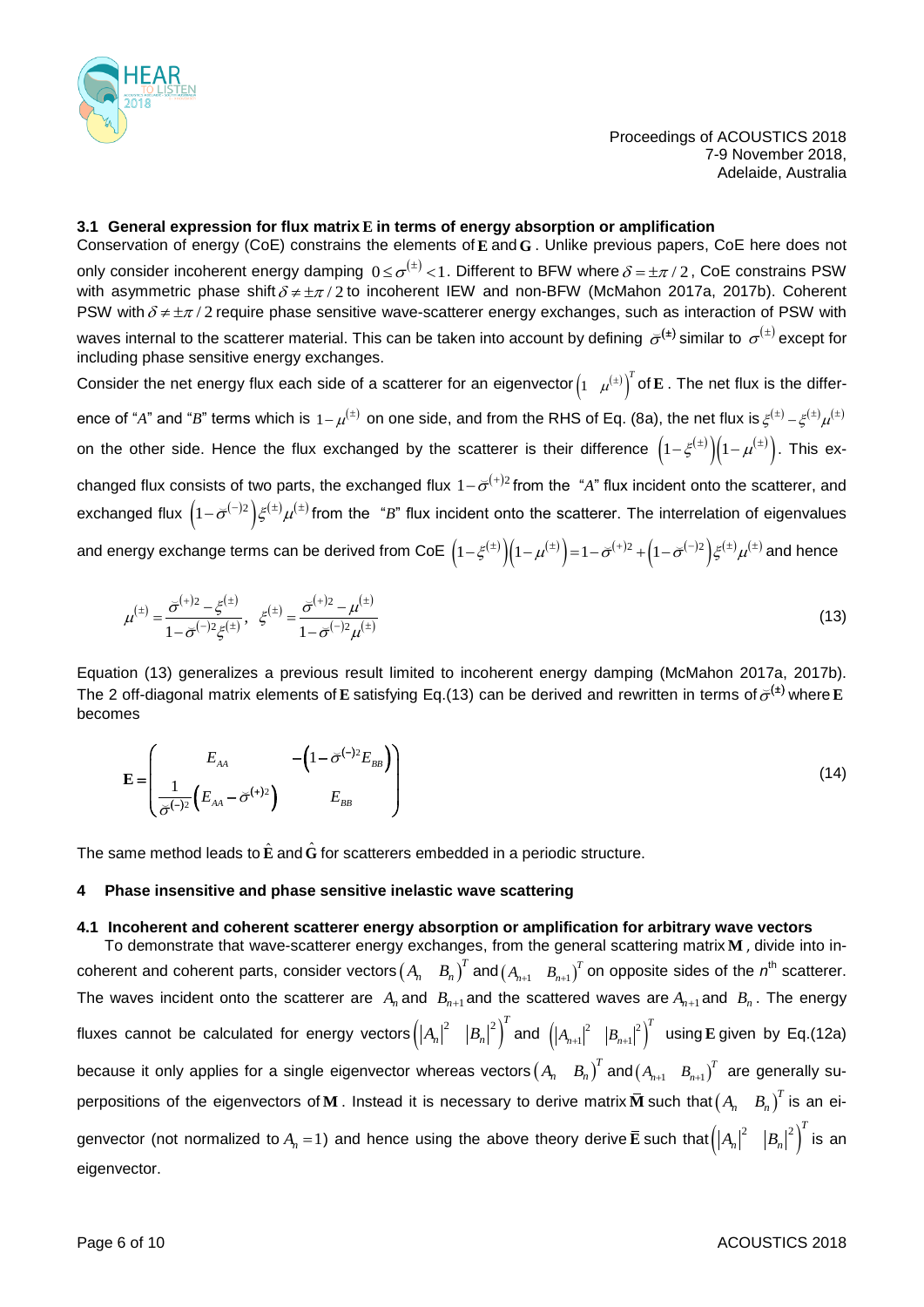

Grouping the input waves into a vector $\begin{pmatrix} A_n & B_{n+1} \end{pmatrix}^T$  and output waves into a vector $\begin{pmatrix} A_{n+1} & B_n \end{pmatrix}^T$ , the scattering equation can be written as  $\begin{pmatrix} A_{n+1} & B_n \end{pmatrix}^T = \mathbf{S} \begin{pmatrix} A_n & B_{n+1} \end{pmatrix}^T$  where from Eq.(5a) we find

$$
\mathbf{S} = \begin{pmatrix} T^{(+)} & R^{(-)} \\ R^{(+)} & T^{(-)} \end{pmatrix} \tag{15}
$$

Hence the output scattered waves are  $A_{n+1} = T^{(+)}A_n + R^{(-)}B_{n+1}$ ,  $B_n = R^{(+)}A_n + T^{(-)}$  $A_{n+1} = T^{(+)}A_n + R^{(-)}B_{n+1}$ ,  $B_n = R^{(+)}A_n + T^{(-)}B_{n+1}$  and the net output flux is  ${A_{n+1}}^2|^2 + \left|B_n\right|^2$ . The net exchanged energy flux (positive if absorbed, negative if emitted) is the difference of input and output fluxes  $F_{ex} = |A_n|^2 + |B_{n+1}|^2 - (|A_{n+1}|^2 + |B_n|^2)$  which is the sum of the incoherent (phase insensitive) and

coherent (phase sensitive) parts given by  
\n
$$
F_{ex-incoh} = \left(1 - \left(\left|T^{(+)}\right|^2 + \left|R^{(+)}\right|^2\right)\right) \left|A_n\right|^2 + \left(1 - \left(\left|T^{(-)}\right|^2 + \left|R^{(-)}\right|^2\right)\right) \left|B_{n+1}\right|^2\right)
$$
\n(16a)

$$
F_{ex-coh} = -\left(\left(T^{(+)}R^{(-)*} + T^{(-)*}R^{(+)}\right)A_nB_{n+1}^* + \left(T^{(+)*}R^{(-)} + T^{(-)}R^{(+)*}\right)A_n^*B_{n+1}\right)
$$
(16b)

Denoting the complex input waves at the scatterer surfaces  $a_n = |A_n|e^{i\alpha_n}$  and  $B_{n+1} = |B_{n+1}|e^{i\beta_{n+1}}$ , obtaining  $T^{(\pm)}$ and  $R^{(\pm)}$  from Eq.(6) but simplified by  $\left|T_0^{(+)}\right| = \left|T_0^{(-)}\right| = \left|T_0\right|,~ \left|R_0^{(+)}\right| = \left|R_0^{(-)}\right|$  $\left|T_{0}^{(+)}\right| = \left|T_{0}^{-}\right| = \left|T_{0}\right|, \; \left|R_{0}^{(+)}\right| = \left|R_{0}^{-}\right| = \left|R_{0}\right|, \; \text{then the RHS of Eqs.(16a,b) give}$ 

$$
F_{ex-incoh} = \left(1 - \sigma^{(+)2}\right) |A_n|^2 + \left(1 - \sigma^{(-)2}\right) |B_{n+1}|^2
$$
\n(17a)

$$
F_{ex-incoh} = (1 - \sigma^{(+)2})|A_n|^2 + (1 - \sigma^{(-)2})|B_{n+1}|^2
$$
\n
$$
F_{ex-coh} = -4\sigma^{(+)}\sigma^{(-)}|T_0||R_0|\cos(\delta)\cos(\alpha_n - \beta_{n+1} + (\chi^{(+)} - \chi^{(-)})/2 + (\phi^{(+)} - \phi^{(-)})/2)|A_n||B_{n+1}|
$$
\n(17b)

Equation (17a) shows independent energy exchanges for the two input wave fluxes while Eq.(17b) shows that coherent energy exchange requires two simultaneous, opposite travelling input waves. The coherent energy exchange effect was observed previously (McMahon 2018) in the case of elastic scattering by *m*=2 point scatterers for a single input  $A_1$  . The front scatterer closest to the source is impacted by both the incident wave and the wave back-scattered by the second scatterer giving a phase difference  $\alpha_1 - \beta_2$ that depends on $k_s d$  and hence a wavenumber dependent coherent energy exchange effect consistent with Eq.(17b). Note that for coherent BFW where  $\delta$  =  $\pm \pi/2$ , phase sensitive energy absorption or amplification is zero. For  $\delta$  ≠  $\pm \pi/2$ , setting  $F_{ex-coh}$  = 0 constrains energy fluxes to incoherent waves such as IEW and non-BFW requiring scattering that decoheres waves.

4.2 Phase insensitive and phase sensitive wave-scatterer energy exchanges for eigenvectors  
Combining Eq. (14) with Eq.(12a), it is possible to write 
$$
\bar{\sigma}^{(+)}
$$
 in terms of E and G CE parameters:  

$$
\bar{\sigma}^{(+)} = \frac{1}{\Delta^2 \det(G) - \Phi^2 \det(E)} \left( \frac{\Delta^2 \Phi \det(G) - \Phi^2 \Delta \det(E) + (\Delta - \Phi) \det(G) \det(E)}{+(\pm)(\Delta \det(G) - \Phi \det(E)) \sqrt{(\det(E) - \Delta^2)(\det(G) - \Phi^2) }} \right)
$$
(18)  

$$
\bar{\sigma}^{(-)} = \frac{1}{\Delta^2 \det(G) - \Phi^2 \det(E)} \left( \frac{\Delta \det(G) - \Phi \det(E) + \Delta \Phi(\Delta - \Phi)}{+(\pm)(\Delta - \Phi) \sqrt{(\det(E) - \Delta^2)(\det(G) - \Phi^2)}} \right)
$$

ACOUSTICS 2018 **Page 7 of 10**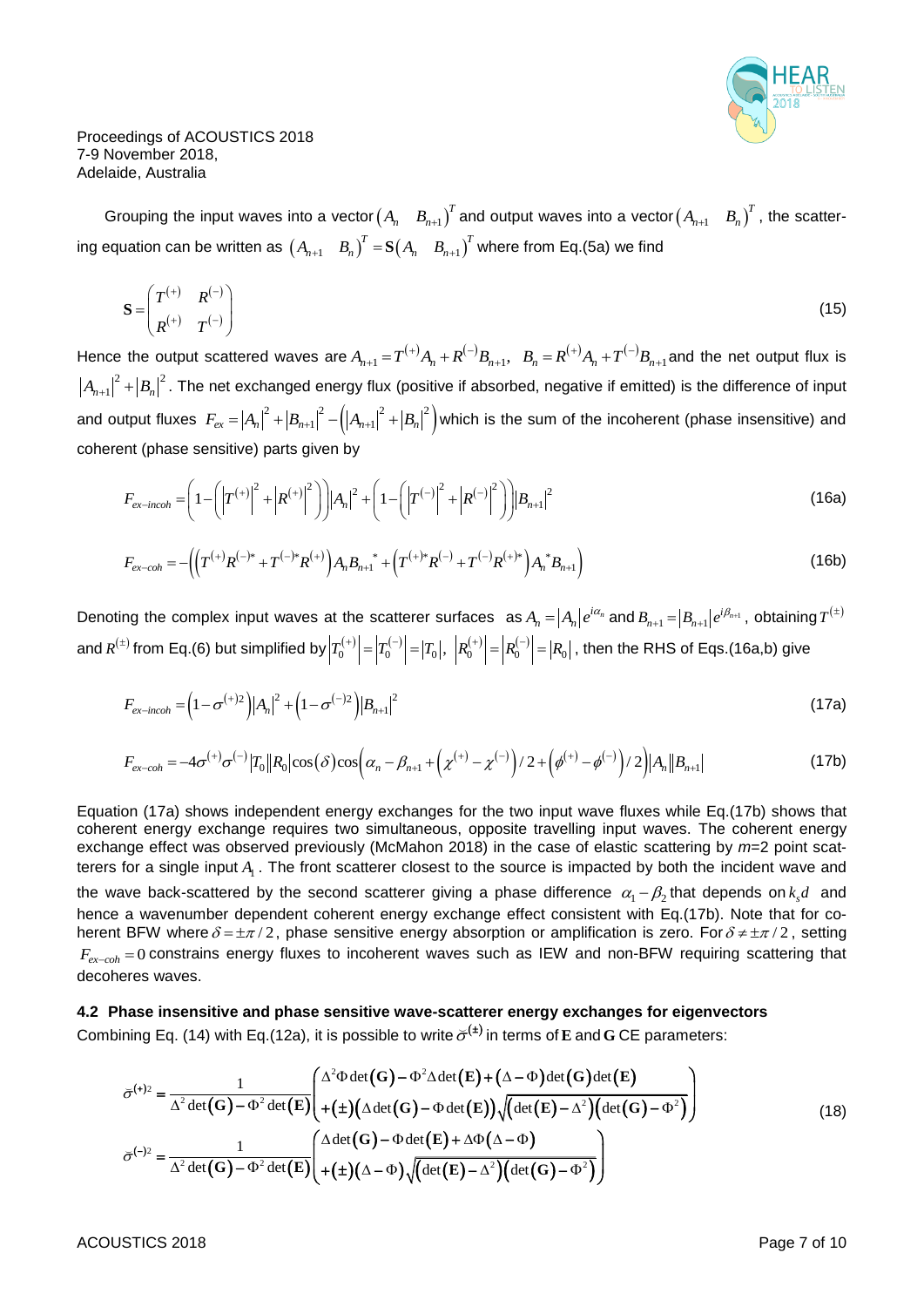

Using symmetrised parameters  $\tilde{\Delta} = \Delta / \sqrt{\det(\mathbf{E})}$  ,  $\tilde{\Phi} = \Phi / \sqrt{\det(\mathbf{G})}$  , we introduce  $\,\Psi$  and  $\,\Lambda_{(\pm)}$ where

$$
\Psi = (\tilde{\Delta}\tilde{\Phi} + 1) / (\tilde{\Delta} + \tilde{\Phi})
$$
\n(19a)

$$
\Lambda_{\text{(t)}} = \Psi + (\pm) \sqrt{\Psi^2 - 1} \tag{19b}
$$

Equations (18) become

$$
\bar{\sigma}^{(+)} = \frac{1}{\tilde{\Delta} - \tilde{\Phi}} \left( -\left( \sqrt{\det(\mathbf{G})} - \sqrt{\det(\mathbf{E})} \right) + \left( \tilde{\Delta} \sqrt{\det(\mathbf{G})} - \tilde{\Phi} \sqrt{\det(\mathbf{E})} \right) \Lambda_{(\pm)} \right)
$$
\n
$$
\bar{\sigma}^{(-)} = \frac{1}{\tilde{\Delta} - \tilde{\Phi}} \left( -\left( \frac{1}{\sqrt{\det(\mathbf{G})}} - \frac{1}{\sqrt{\det(\mathbf{E})}} \right) + \left( \tilde{\Delta} \frac{1}{\sqrt{\det(\mathbf{G})}} - \tilde{\Phi} \frac{1}{\sqrt{\det(\mathbf{E})}} \right) \Lambda_{(\pm)} \right)
$$
\n(20)

From Eqs.(5a,b), (6) and (10a,b),  $\sqrt{\det({\bf E})}=\sqrt{\det({\bf G})}$  is a symmetry property for forward and backward scattering when  $\left|T_0^{(+)}\right| = \left|T_0^{(-)}\right| = \left|T_0\right|,~\left|R_0^{(+)}\right| = \left|R_0^{(-)}\right|$  $T_0^{(+)}| = |T_0^{(-)}| = |T_0|, \,\, \left| R_0^{(+)} \right| = \left| R_0^{(-)} \right| = |R_0| \,, \,\, \text{then Eqs. (20) simplify to}$ 

$$
\overline{\sigma}^{(+)2} = \sqrt{\det(\mathbf{E})} \Lambda_{(\pm)}, \quad \overline{\sigma}^{(-)2} = \Lambda_{(\pm)} / \sqrt{\det(\mathbf{E})}
$$
\n(21)

Also from Eqs.(5a,b), (6) and (10a,b),  $det(\mathbf{E}) = (\sigma^{(+)} / \sigma^{(-)})^2$  so that Eqs.(21) can be combined to

$$
\frac{\overline{\sigma}^{(\pm)2}}{\sigma^{(\pm)2}} = \frac{\Lambda_{(\pm)}}{\tilde{\sigma}^2}, \quad \tilde{\sigma}^2 > 1, \quad \frac{\overline{\sigma}^{(\pm)2}}{\sigma^{(\pm)2}} = \frac{\Lambda_{(-)}}{\tilde{\sigma}^2}, \quad \tilde{\sigma}^2 \le 1 \tag{22}
$$

where  $\tilde{\sigma}^2 = \sigma^{(+)} \sigma^{(-)}$ . For  $F_{ex-coh} = 0$  by  $\delta = \pm \pi/2$  from Eq.(17b), evaluation of  $\Psi$  gives  $\Psi = \Psi_0$  where

$$
\Psi_0 = \frac{1}{2} \left( \tilde{\sigma}^2 + \frac{1}{\tilde{\sigma}^2} \right) \ge 1
$$
\n(23)

 $F_{ex-coh} = 0$  is also the condition  $\Lambda_{(\pm)} = \tilde{\sigma}^2$  which has two self-consistent solutions  $\tilde{\sigma}^2 = \Psi_0 + \sqrt{\Psi_0^2 - 1} \ge 1$  and  $\tilde{\sigma}^2 = \Psi_0 - \sqrt{\Psi_0^2 - 1} \leq 1$ , hence giving the  $\tilde{\sigma}^2$  conditions in Eq.(22).  $\Psi_0$  applies to all wave types with incoherent wave-scatterer energy exchanges alone, including BFW, incoherent IEW and non-BFW previously identified for infinite periodic structures.

Equation (17b) shows that coherent wave-scatterer energy exchanges require two simultaneous opposite travelling waves and an average backward-forward phase shift difference  $\delta$  such that $\cos(\delta)$ ≠ $0$ . From Eq.(19a) we find with coherent energy exchanges included,  $\Psi$  is given by

$$
\Psi = \Psi_0 + X\cos^2(\delta) \tag{24}
$$

where X is a complicated function (not shown) of scattering parameters in Eq.(6) including  $\delta$  .

#### **4.3 Examples of phase insensitive and phase sensitive inelastic scatterering for eigenvectors**

Figure 1a plots  $\Psi$  versus  $\delta\!/\pi$  for an asymmetric scattering model where  $|T_0|\!=\!|R_0|\!=\!1/\sqrt{2}$  ,  $\overline{\phi}=0$ ,  $\sigma^{(+)}\!=\!1$ ,  $\sigma^{(-)} = 0.8, 0.6, 0.5, 0.4, 0.3$  while Fig.1b plots  $\Psi$  versus  $\delta/\pi$  for the same parameters except that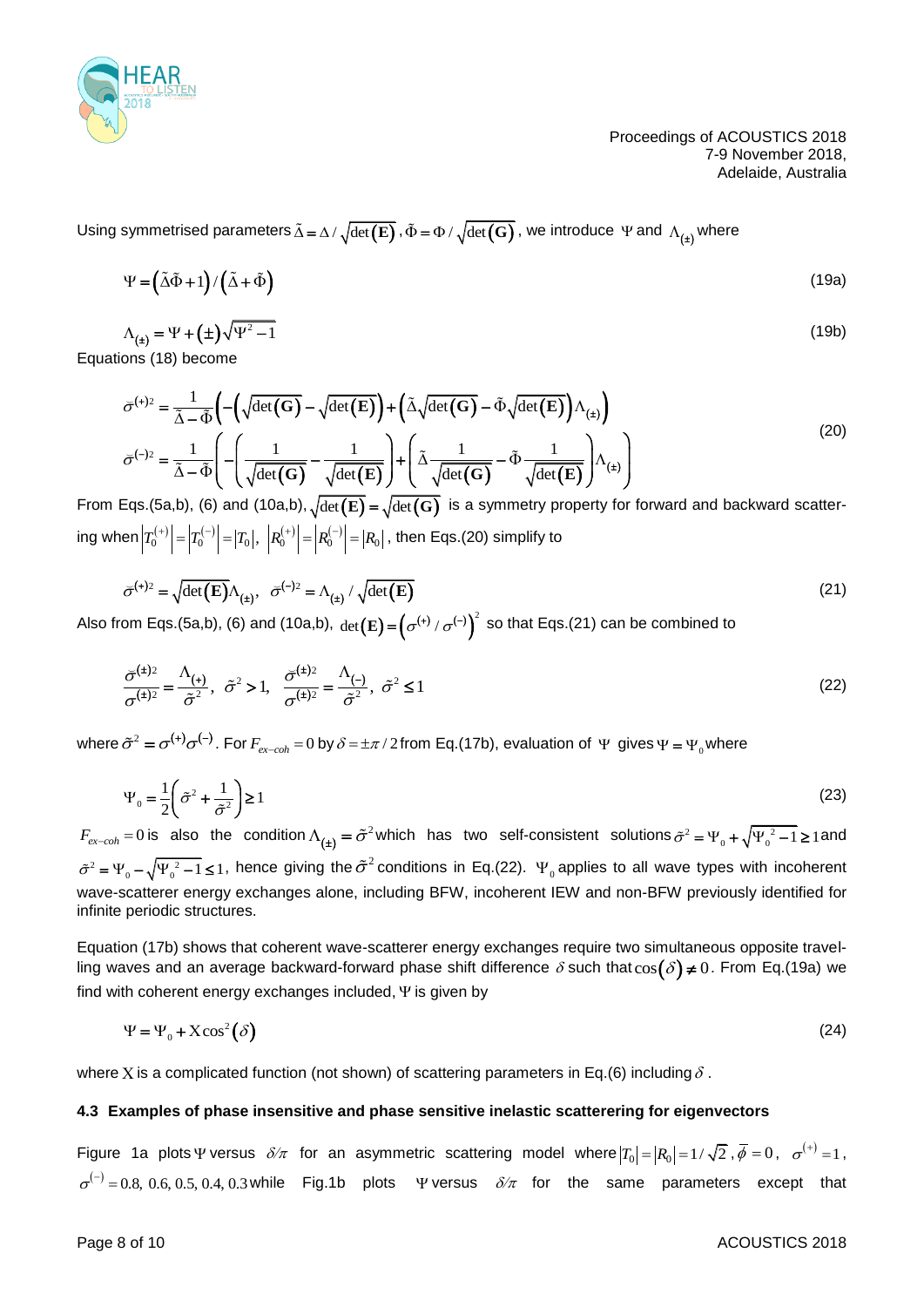



=1/0.8, 1/0.6, 1/0.5, 1/0.4, 1/0.3. The dashed curves are  $\Psi_0$  and show that, for both cases  $\tilde{\sigma}^2$  ≤1and  $\tilde{\sigma}^2$  >1,  $1 \le \Psi \le \Psi_0$  and  $\Psi = \Psi_0$  at  $\delta / \pi = \pm 1/2$ .

Figure 1:  $\Psi$  versus  $\delta/\pi$  for  $|T_0| = |R_0| = 1/\sqrt{2}$  ,  $\bar{\phi} = 0$ ,  $\sigma^{(+)} = 1$ . a.  $\tilde{\sigma}^2 \le 1$  for  $\sigma^{(-)}$  tabulated at the RHS. b.  $\tilde{\sigma}^2 > 1$  for  $\sigma^{(-)}$  tabulated at the RHS.

For the same parameters as Figs. 1a,b, Fig. 2a plots  $\Lambda_{(-)}$  $\Lambda_{(-)}$  /  $\tilde{\sigma}^2$  for  $\tilde{\sigma}^2 \leq 1$  and Fig. 2b plots  $\Lambda_{(+)}$  /  $\tilde{\sigma}^2$  for  $\tilde{\sigma}^2 > 1$ . Figure 2a shows that for  $\tilde{\sigma}^2 \leq 1, \tilde{\sigma}^{(\pm)2}/\sigma^{(\pm)2}$  is increased by coherent wave-scatterer energy exchanges meaning in this case that  $\sigma^{(+)2} > \sigma^{(+)2} = 1$  is more amplification of the "A" component and  $\sigma^{(-)2} > \sigma^{(-)2} < 1$  is less damping for the "B" component of the eigenvector. For  $\tilde{\sigma}^2 > 1$ , Fig. 2b shows that  $\tilde{\sigma}^{(\pm)2}/\sigma^{(\pm)2}$  is decreased so that  $\overline{\sigma}^{(+)2} < \sigma^{(+)2} = 1$ damps the "*A*" component and  $1 < \overline{\sigma}^{(-)2} < \sigma^{(-)2} > 1$  reduces the "*B*" component but there is still overall amplification.



Figure 2:  $\breve{\sigma}^{(\pm)2}$  /  $\sigma^{(\pm)2}$  versus  $\delta$  /  $\pi$  for  $\left|T_0\right| = \left|R_0\right| = 1/\sqrt{2}$  ,  $\bar{\phi} = 0$  ,  $\sigma^{(+)} = 1$  . a.  $\Lambda_{(-)}$  $\Lambda_{(-)}$  /  $\tilde{\sigma}^2$  for  $\tilde{\sigma}^2 \leq 1$  and  $\sigma^{(-)}$  tabulated at the RHS. b.  $\Lambda_{(+)}$  /  $\tilde{\sigma}^2$  for  $\tilde{\sigma}^2$  > 1 and  $\, \sigma^{(-)}$  tabulated at the RHS.